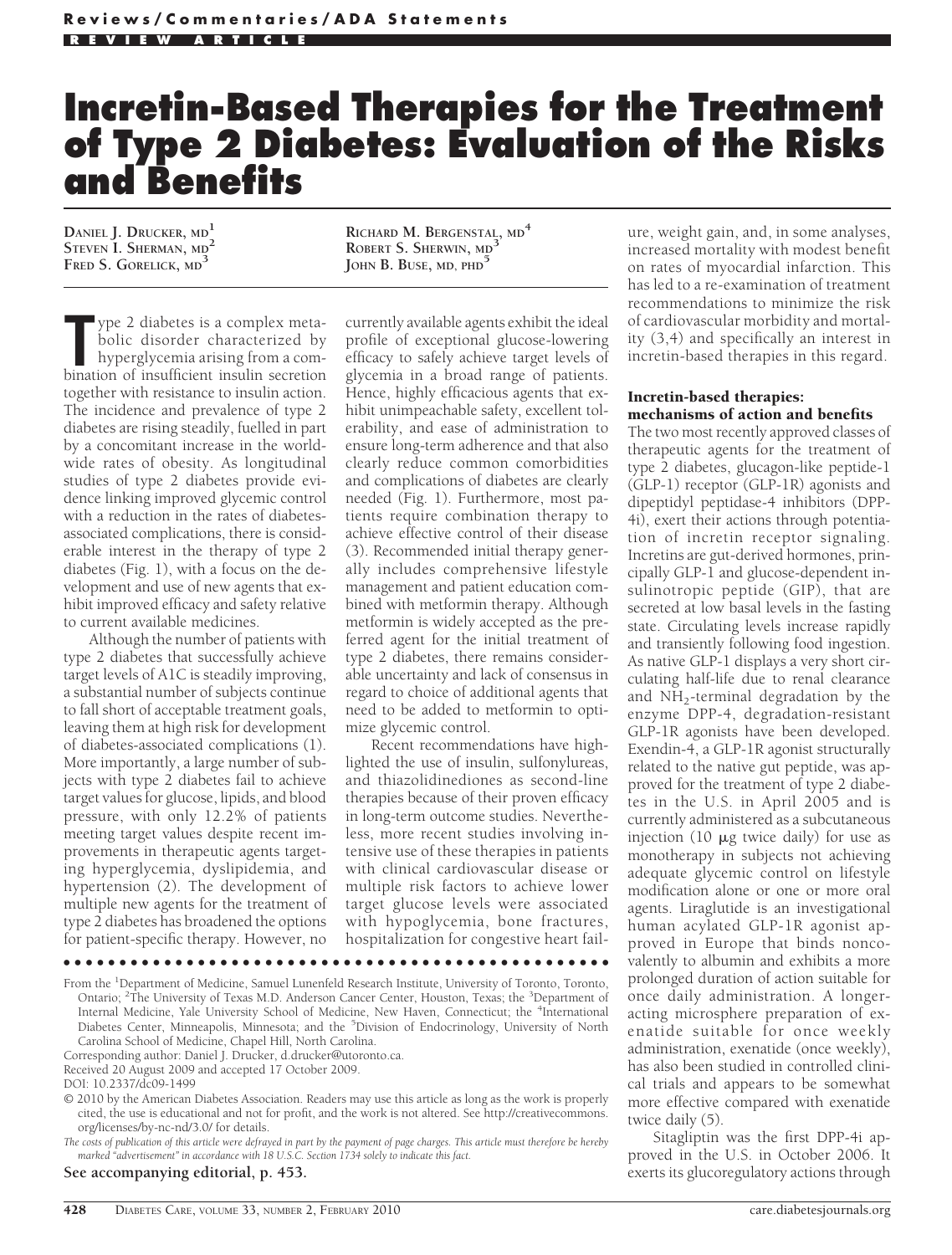*Drucker and Associates*

| Class                                  | A <sub>1</sub> C<br><b>Reduction</b> | Hypo-<br>Glycemia | Weight<br>Change | <b>CVD Risk</b><br><b>Factors</b> | <b>Dosing</b><br>(times/day) | <b>Diabetes Comorbidity</b><br><b>Contraindications</b> |
|----------------------------------------|--------------------------------------|-------------------|------------------|-----------------------------------|------------------------------|---------------------------------------------------------|
| <b>Metformin</b>                       | 1.5                                  | No                | Neutral          | <b>Minimal</b>                    | 2                            | Kidney, liver                                           |
| Insulin, Long-acting                   | $1.5 - 2.5$                          | Yes               | Gain             | TG                                | 1, Injected                  | None                                                    |
| Insulin, Rapid-acting                  | $1.5 - 2.5$                          | Yes               | Gain             | ТG                                | 1-4, Injected                | None                                                    |
| <b>Sulfonylureas</b>                   | 1.5                                  | Yes               | Gain             | None                              | 1                            | <b>Essentially none</b>                                 |
| <b>Thiazolidinediones</b>              | $0.5 - 1.4$                          | No                | Gain             | Variable                          | 1                            | CHF, liver                                              |
| Repaglinide                            | $1 - 1.5$                            | Yes               | Gain             | None                              | 3                            | <b>Essentially none</b>                                 |
| Nateglinide                            | $0.5 - 0.8$                          | Rare              | Gain             | None                              | 3                            | <b>Essentially none</b>                                 |
| Alpha-glucosidase<br><b>Inhibitors</b> | $0.5 - 0.8$                          | No                | <b>Neutral</b>   | <b>Minimal</b>                    | 3                            | <b>Essentially none</b>                                 |
| <b>Amylin-mimetics</b>                 | $0.5 - 1.0$                          | No                | Loss             | With<br>weight loss               | 3, Injected                  | None                                                    |
| <b>GLP-1R Agonist</b>                  | $0.5 - 1.0$                          | No                | Loss             | With<br>weight loss               | 2, Injected                  | Kidney                                                  |
| <b>DPP-4 Inhibitor</b>                 | $0.6 - 0.8$                          | No                | Neutral          | None                              | 1                            | None                                                    |
| <b>Bile acid sequestrant</b>           | 0.5                                  | No                | Neutral          | LDL                               | $1 - 2$                      | <b>Severe TGs</b>                                       |
| <b>Bromocriptine</b>                   | 0.7                                  | No                | Neutral          | <b>Minimal</b>                    | 1                            | <b>Essentially none</b>                                 |

# **Antihyperglycemic Agents in Type 2 Diabetes**

Figure 1—Relative comparison of properties exhibited by different classes of agents approved for the treatment of type 2 diabetes. CVD, cardio*vascular disease; TG, triglycerides; CHF, congestive heart failure. A1C reduction depends on starting A1C.*

prevention of incretin degradation, leading to potentiation of GLP-1 and GIP action (6). Sitagliptin is administered as a single 100-mg daily tablet either as monotherapy or in combination therapy with oral antidiabetic agents. Sitagliptin is well tolerated and is not associated with nausea or vomiting as the levels of endogenous intact GLP-1 achieved following DPP-4 inhibition are at the upper limit of the normal physiological range; hence, it is not sufficient to induce an aversive response. Conversely, DPP-4i therapy is not associated with inhibition of gastric emptying or weight loss, and the available data suggest that long-acting GLP-1R agonists achieve more potent control of glycemia, relative to DPP-4i, due to more potent and sustained GLP-1R activation. Vildagliptin, a second DPP-4i, is approved in Europe and other countries, while saxagliptin has recently been approved in the U.S. and several other DPP-4i are under regulatory review.

GLP-1R agonists control blood glucose through regulation of islet function, principally with the stimulation of insulin and inhibition of glucagon secretion (7). Notably, these GLP-1R– dependent actions are glucose dependent, thereby minimizing the risk of hypoglycemia in the absence of concomitant sulfonylurea therapy. GLP-1R activation also inhibits

gastric emptying and reduces food intake, leading to weight loss in the majority of treated subjects (8). The GLP-1R is expressed in cardiomyocytes and endothelial cells, and preclinical studies demonstrate that GLP-1R activation is associated with substantial cardioprotection and reduced infarct size in experimental models of coronary artery ischemia (9,10). Limited evidence suggests that GLP-1 may also preserve ventricular function and improve outcomes in human subjects with heart failure or myocardial infarction (11,12). Moreover, both exenatide and liraglutide reduce blood pressure, body weight, and plasma lipid profiles in subjects with type 2 diabetes (13), raising the hope that longterm treatment with these agents may reduce the incidence of cardiovascular events. Intriguingly, the GLP-1 metabolite, GLP-1 (9–36), also exerts cardioprotective actions in preclinical studies through mechanisms independent of the known GLP-1R (14); hence, ongoing research is directed at understanding the complexity of incretin biology in the cardiovascular system and the potential for incretin-based therapies to differentially modulate cardioprotective signals in the diabetic heart and blood vessel in vivo (15). The principal treatment-related adverse events associated with exenatide

and liraglutide therapy are nausea and vomiting, which generally diminish over time (13). Analysis of the antidiabetic actions pursuant to GLP-1 administration has demonstrated that activation of the GLP-1R for 24 h provides more sustained and potent control of glycemia relative to shorter periods of GLP-1R agonism (16). In contrast, sustained GLP-1R activation may be associated with a modest reduction in control of postprandial glycemia (5,13), observations of interest to scientists studying the link between postprandial glucose and the development of cardiovascular morbidity and mortality. As exenatide requires twice daily administration and does not provide 24-h GLP-1R activation, there has been considerable interest in development of GLP-1R analogues with more prolonged durations of action (Fig. 2) suitable for once-daily or once-weekly administration (17). Consistent with the notion that continuous GLP-1R activation is required for optimal glucoregulation, liraglutide administered once daily and exenatide administered once weekly appear to be more potent glucose-lowering agents, relative to twicedaily exenatide (5,13). Furthermore, they seem to be associated with better tolerability and patient-reported outcomes as well as trends toward greater benefit on cardiovascular disease risk factors (Fig.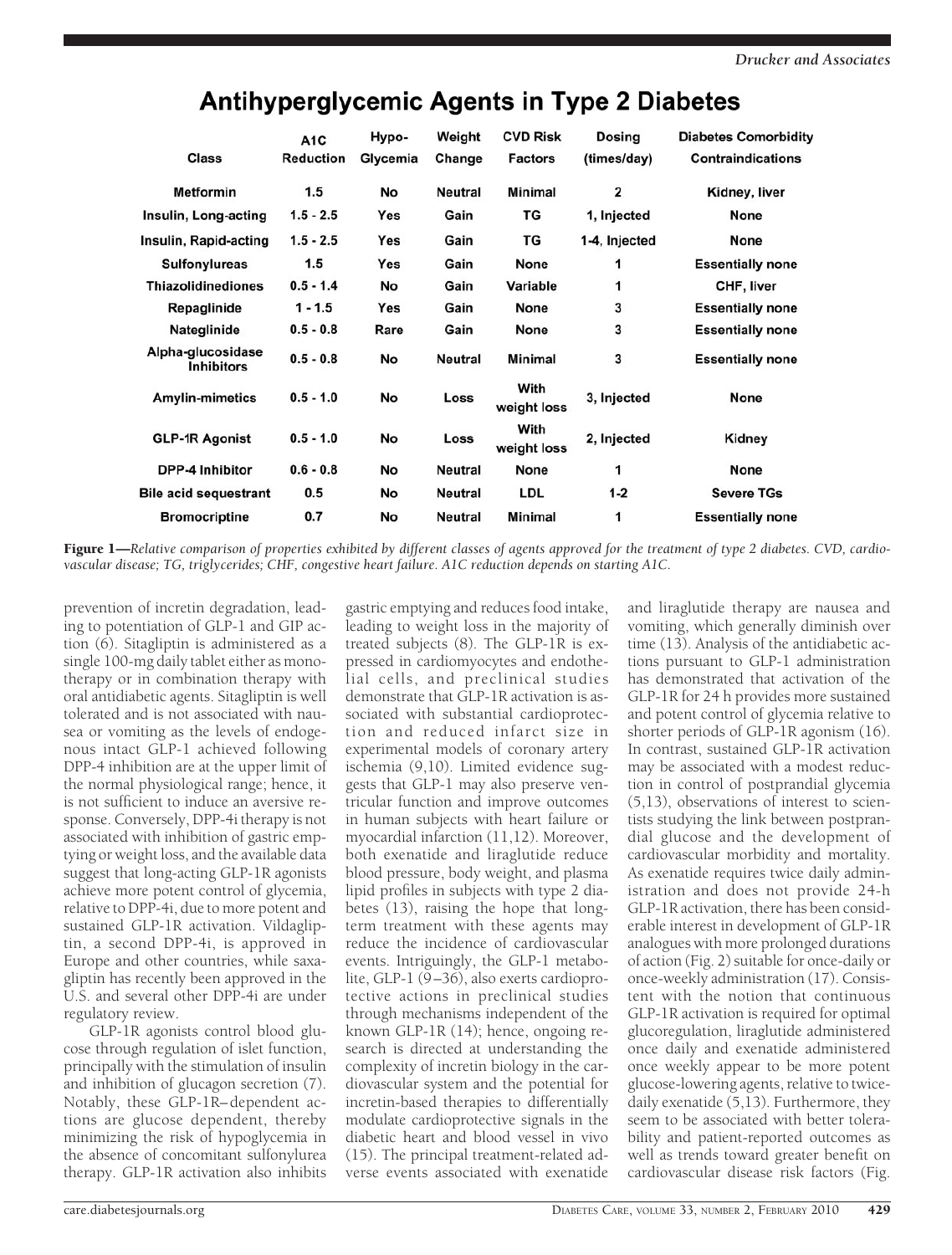# **Exenatide and Long-Acting GLP-1 Agonists: Similarities and Differences**

| <b>Properties/Effect</b>                            | Exenatide <sup>1</sup>     | Investigational<br>$>24$ hr agonists <sup>2,3</sup> |
|-----------------------------------------------------|----------------------------|-----------------------------------------------------|
| Glucose-dependent insulin secretion and<br>glucagon | Yes                        | Yes                                                 |
| Slows gastric emptying                              | Yes                        | Little or no                                        |
| Effect on body weight                               | <b>Weight loss</b>         | <b>Weight loss</b>                                  |
| <b>Effect on A1C</b>                                | Reduction ~1%              | Reduction ~1.5%                                     |
| <b>Effect on fasting glucose</b>                    | Modest                     | Good                                                |
| <b>Effect on postprandial glucose</b>               | Good                       | Modest                                              |
| <b>Effect on CVD risk factors</b>                   | Improve (with weight loss) | Improve                                             |
| <b>Common side effects</b>                          | <b>Nausea</b>              | Less nausea                                         |
| <b>Pancreatitis</b>                                 | Rare                       | Rare                                                |
| Administration                                      | <b>Twice-daily</b>         | Daily or weekly                                     |
| Rodent medullary thyroid cancer                     | Little to no signal        | Signal                                              |

1. Amori RE, et al. JAMA. 2007; 298:194-206. 2. Exenatide LAR (once weekly): Drucker DJ, et al. Lancet. 2008; 372:1240-1250.

3. Liraglutide: Blonde L, et al. Can J Diabetes. 2008;32(suppl): A107.



2). There are now over a dozen longacting investigational GLP-1R agonists being developed for the treatment of type 2 diabetes (8). Several recent reviews have emphasized the mechanisms of action and clinical results obtained in trials examining the efficacy of incretin-based therapies (8,17). Herein we examine adverse events and safety concerns associated with these agents.

# Adverse events associated with GLP-1R agonists

**Acute pancreatitis.** Pancreatitis has been reported as a rare side effect of exenatide therapy principally through postmarketing surveillance. There are many risk factors and predisposing causes for acute pancreatitis, as well as over 200 drugs linked to the development of acute pancreatitis. The incidence of pancreatitis varies considerably among drugs, being relatively common for individuals taking 6-mercaptopurine and azathioprine (2– 5%), but very uncommon for steroids and thiazide diuretics. The severity of the disease also varies; pancreatitis induced by 6-mercaptopurine is often quite severe, while that caused by cholinesterase inhibitors is usually mild. There are only two circumstances in which the mechanism of drug-induced disease is understood, drugs that cause hypertriglyceridemia (e.g., some HIV-protease inhibitors, estrogens, isotrentinoin) and drugs that are mitochondrial toxins. Drugs are not thought to cause chronic pancreatitis

(with the exception of alcohol and smoking), although they have the theoretical potential to do so. Numerous animal models for pancreatitis have been developed; however, drugs that are associated with pancreatitis in humans rarely cause disease in rodents. Whether these species-specific observations reflect differences in drug metabolism, pancreatitis responses including inflammation, or the fact that some drugs may act as sensitizers and require other factors to cause disease, remains unclear.

Clinical data relating GLP-1R agonists and DPP-4i to pancreatitis come from a limited number of case reports, the U.S. Food and Drug Administration's (FDA) adverse event reporting system, and clinical trial records from pharmaceutical companies. A summary of initial 30 cases of individuals taking exenatide who developed acute pancreatitis was published in 2008 (18). The authors noted that in least 90% of these subjects, there were other factors that could predispose the individuals to pancreatitis. Rechallenge, a standard measure for assigning causality in drug-induced pancreatitis, was performed in only three patients but associated with recurrence of symptoms in each. However, the recurrence of symptoms with rechallenge was reported to occur only after weeks in some patients. In most patients with drug-induced pancreatitis, rechallenge usually causes disease within days. Subsequently, hemorrhagic pancreatitis and several deaths have been

reported to the FDA in patients who previously used exenatide and similar cases but no deaths have been reported in patients treated with sitagliptin (19). A recent study used insurance records to determine that the risk of pancreatitis for subjects followed up to a year was 0.12% and 0.13% with sitagliptin and exenatide, respectively (20). These relative risks did not differ from a control cohort treated with metformin or glyburide. Data from the manufacturer of liraglutide reported a low incidence of acute pancreatitis (0.8 cases/1,000 patient-years). Notably, analysis of pancreatitis in subjects with type 2 diabetes suggests that their risk is increased threefold over nondiabetic subjects (21). Since only a fraction of this risk could be attributed to biliary pancreatitis, it seems likely that other factors such as obesity and hypertriglyceridemia might contribute to the increased risk in this population.

Several experimental studies have examined the effects of incretin-based agents on the pancreas in animal models. Koehler et al. (22) found no evidence of pancreatitis in mice treated with the GLP-1R agonist exendin-4 alone and no GLP-1R– dependent enhancement of pancreatitis responses in the caeruleinhyperstimulation model. In contrast, Nachnani et al. (23) detected histological evidence for acinar inflammation, cell drop-out and possible fibrosis and increased levels of serum lipase in Sprague-Dawley rats treated with exendin-4 for 75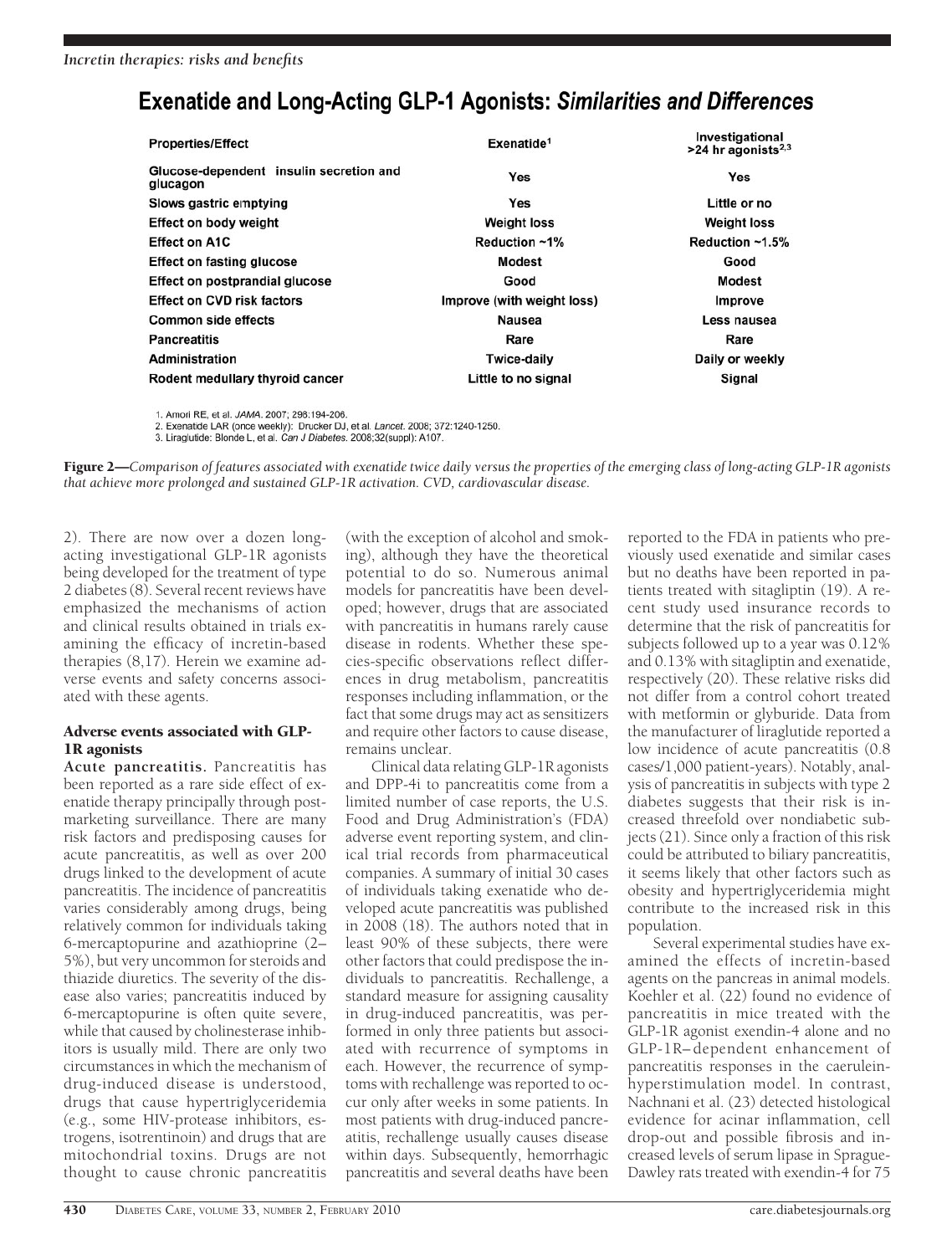days. A study by Matveyenko et al. (24) examined the effects of sitagliptin in human islet amyloid polypeptide (HIP) transgenic diabetic rats. The investigators reported that one of eight HIP rats receiving the drug developed acute pancreatitis and noted extensive pancreatic ductal proliferation and metaplasia and accompanying fibrosis in three HIP rats treated with sitagliptin. Some of the histological findings from the latter two studies were very similar, and reminiscence of changes was seen with chronic pancreatitis. The animal studies raise several confounding issues, namely might there be differences in pancreatitis responses between GLP-1R agonists and DPP-4i in humans versus rodents and in specific diabetic versus nondiabetic preclinical models? Though the relevance of the HIP transgenic rat model to human disease remains unclear, that study does suggest that DPP-4i might induce pancreatic metaplasia under specific experimental conditions. In summary, the clinical and experimental data linking GLP-1R agonists and DPP-4i to pancreatitis are still incomplete. More information is required to allow one to determine whether these agents substantially increase the risk of acute pancreatitis and whether such disease tends to be severe. However, patients receiving these medications will need to undergo continued surveillance for pancreatitis and clinicians should carefully exclude other causes of acute pancreatitis when it occurs in subjects receiving these drugs. Although the diagnosis of druginduced pancreatitis would ideally be associated with confirmatory clinical data following drug rechallenge, physicians should exercise caution before considering a trial of drug rechallenge. As GLP-1R agonists may also affect smooth muscle responses and may regulate cholangiocyte function (25), their effects on the biliary tract and gallstone formation should also be examined.

Issues linking these agents with pancreatic metaplasia and chronic pancreatitis, as now suggested by two experimental studies, present a different challenge. Longer-term experimental studies using different GLP-1R agonists and DPP-4i in several species and experimental models of diabetes need to be undertaken to help clarify the importance of these findings. Hence, monitoring of pancreatic function and pancreatic disease in humans treated with GLP-1R agonists and DPP-4i in ongoing long-term prospective controlled clinical trials seems prudent.

**Medullary thyroid cancer.** Medullary thyroid carcinoma (MTC) is an uncommon neuroendocrine malignancy with an estimated U.S. annual incidence of fewer than 1,000 persons and a lifetime risk of development of 0.013% (26). When diagnosed early and still confined to the thyroid gland, the long-term survival of MTC is nearly 100% (27). About 25% of MTCs occur as part of an inherited autosomal dominant syndrome, either multiple endocrine neoplasia type II or familial MTC, and virtually all familial tumors are caused by inherited mutations in the *RET* proto-oncogene. Of sporadic MTCs, at least 40% are associated with somatic mutations and *RET*, and prognosis is worse in those mutated tumors.

The histological precursors to MTC in the inherited syndromes are well described, beginning with C-cell hyperplasia, leading to nodular C-cell hyperplasia, and then eventually to MTC. However, among the sporadically occurring MTCs, the role of this histological sequence is not defined, and the exact distinction between neoplastic and non-neoplastic Ccell hyperplasia is controversial (28,29). As a tumor derived from C-cells, MTCs generally secrete calcitonin, and high serum levels of calcitonin (>100 pg/ml) are nearly 100% specific for the presence of MTC (30,31). Nonetheless, the specificity of serum calcitonin concentrations between the upper end of the reference range and 100 pg/ml is considerably more limited. Other etiologies of mild degrees of hypercalcitoninemia include lymphocytic thyroiditis, chronic renal insufficiency, pancreatitis, hypercalcemia, hypergastrinemia (of any etiology), and even the postprandial state (31,32). Stimulation of calcitonin release with pentagastrin infusion has long been used to distinguish neoplastic from nonneoplastic causes of mild hypercalcitoninemia; however, pentagastrin is no longer available for human use in the U.S., and the diagnostic accuracy of testing with alternative stimulants such as calcium infusion remains to be established (31).

Animal models of MTC have limitations in regard to the biology and epidemiology of human MTC. Rats develop spontaneous age-related C-cell lesions at remarkably high frequency, especially nodular C-cell hyperplasia. Sporadic MTC occurs in 0.5–1% of most rat species evaluated, with increased frequency in males and with advancing age; spontaneous *RET* mutations have not been re-

### *Drucker and Associates*

ported, and some typical histological features of human MTC are generally lacking. Mice develop spontaneous MTC less frequently, and most animal models in use are either transgenic or xenografts of the well-characterized TT cell line.

Food intake links incretin secretion with stimulation of calcitonin secretion in rodents, potentially via GLP-1 receptors expressed on rodent MTC cell lines, and GLP-1 stimulates calcitonin release in rodents in vivo (33–35). Analysis of data reported at the 2 April 2009 FDA Advisory Committee review of liraglutide revealed that preclinical toxicology studies with liraglutide reported C-cell hyperplasia and MTC with increasing exposure to liraglutide. At the highest drug exposures, MTC was reported in 14% of male and 6% of female Sprague-Dawley rats, which was above the rates observed in untreated rat controls. C-cell lesions were also reported to be more common with liraglutide in CD-1 mice, albeit at much lower frequencies; no C-cell lesions were described in the cynomologous monkey. In contrast, once-daily administration of exenatide in rodents is associated with a high frequency of nodular C-cell lesions but no carcinomas were reported (36). In safety monitoring of multiple liraglutide clinical trials, many patients with undetectable calcitonin levels before initiation of investigational (liraglutide, placebo, or active comparator) therapy were found to have levels that rose into the mid-reference normal range; rare patients developed mild hypercalcitoninemia during therapy. Across the trials, six patients were found to have C-cell findings at thyroidectomy following therapy (36). Of these patients, four were in liraglutide treatment arms, but three of these had elevated calcitonin levels before initiation of treatment. The remaining two patients were in the active comparator arms of trials, and one had an elevated calcitonin level before treatment. This single patient had MTC and was treated with an active non-GLP-1– based comparator; the patient had a markedly elevated calcitonin level before initiating non-GLP-1– based comparator therapy. All of the remaining patients who underwent thyroidectomy for hypercalcitoninemia were reported to have C-cell hyperplasia. According to the FDA briefing documents, no cases of C-cell lesions have been documented by histology in patients treated with exenatide. Several cases of papillary thyroid cancer have also been reported in the liraglutide clinical development program; however,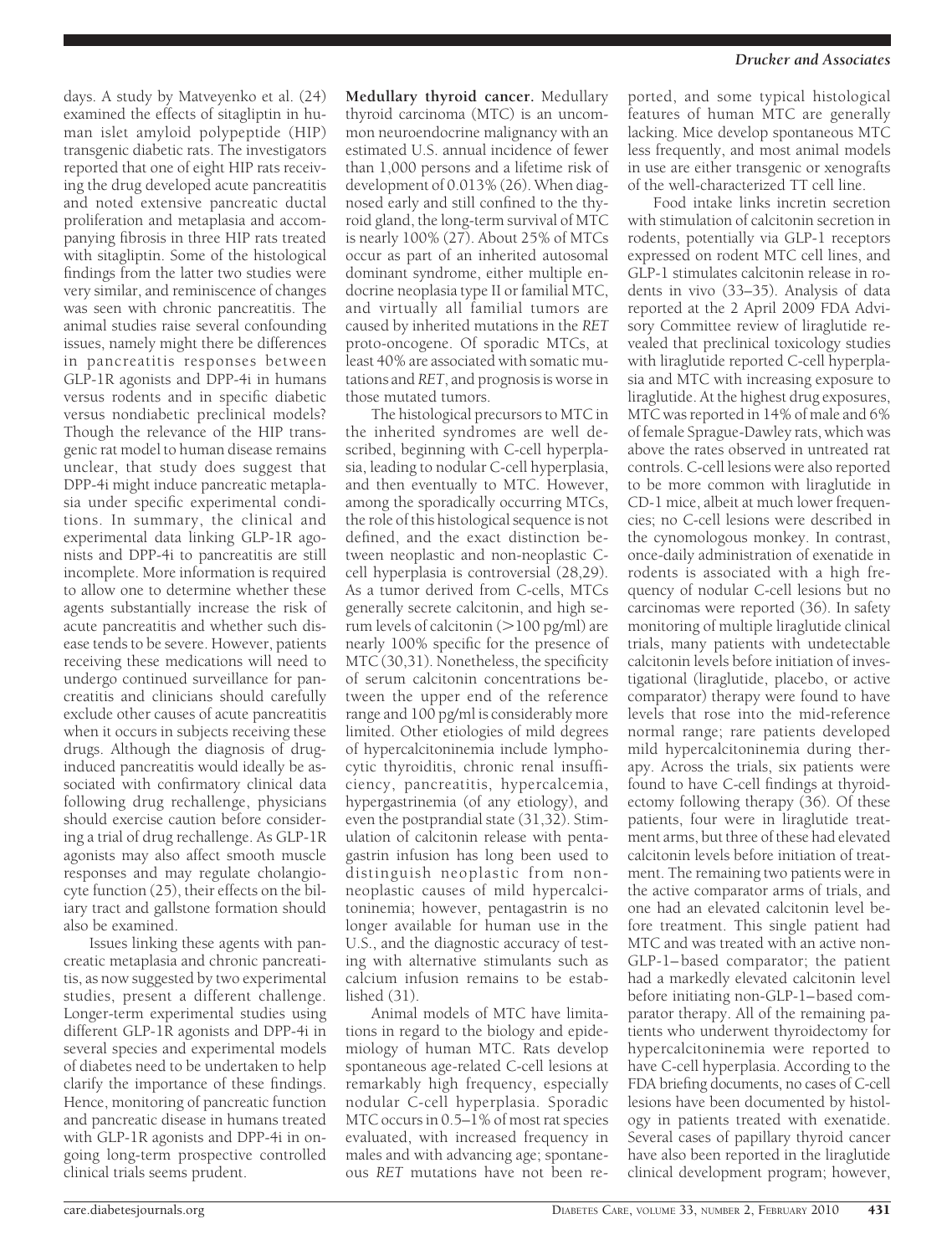## *Incretin therapies: risks and benefits*

the small number of cases, the incidental histopathologic identification of the lesions, together with the lack of biological plausibility, suggest that this is an incidental finding not directly related to therapy with GLP-1R agonists.

In summary, rodents exposed to liraglutide and exenatide develop C-cell lesions at relatively high frequency, although the currently available data suggest that rodent MTC may be specific to long-acting GLP-1R agonists, likely due to sustained GLP-1R activation. Because of the historic difficulty of distinguishing neoplastic and non-neoplastic forms of Ccell hyperplasia in both rodents and humans, the diagnostic significance of C-cell hyperplasia is unclear. Minimal elevations of calcitonin levels are very nonspecific, and available methods of dynamic testing add little to clarify the etiologies. Given the extreme rarity of MTC in humans, the numbers of patients who would need to be treated for 10 years to yield one additional case of MTC may be extremely high (35–55,000 if risk is doubled; 10 – 15,000 if risk is quintupled). Moreover, the differences in rodent versus human C-cell biology with regard to responsivity to GLP-1R activation raise important questions about the suitability of mice and rats as models for understanding the effects of GLP-1R agonists on human C-cells.

# Summary and conclusions

Incretin-based therapies provide new options for the treatment of type 2 diabetes and enable intensification of therapy while controlling body weight through mechanisms associated with a low rate of hypoglycemia. Investigational longacting GLP-1R agonists require less frequent administration and appear to be more potent with respect to A1C reduction than twice-daily exenatide or oncedaily sitagliptin with respect to A1C reduction. These long-acting GLP-1R agonists have considerable potential as antidiabetic therapies as they not only lower glucose as or more effectively than other noninsulin antihyperglycemic therapies, they do so in concert with weight loss, improvement in cardiovascular disease risk factors, and with very low risk of hypoglycemia. However, two safety issues have been raised—pancreatitis and medullary carcinoma of the thyroid.

The relationship between the use of incretin therapy and the development of pancreatitis remains unclear. These agents may not substantially increase the

risk of acute pancreatitis in humans and might not affect the risk at all. The relevance to humans of the pancreatic metaplasia observed with these agents in two of the rodent studies is unknown. Continued clinical monitoring and more research are required to clarify the actions of GLP-1R agonists and DPP-4i on the normal and diabetic exocrine pancreas.

GLP-1R activation stimulates calcitonin secretion and promotes the development of C-cell hyperplasia and medullary thyroid cancer in rodents but not in monkeys, and the actions of GLP-1R agonists on human C-cells remain uncertain. Because of the rarity of medullary carcinoma of the thyroid and the lack of specificity of clinical markers, screening strategies, except in the setting of familial syndromes, almost certainly would be associated with an increase in morbidity and perhaps mortality as a result of false positives.

Taken together, the available evidence supports the use of incretin-based therapies for patients requiring effective control of glycemia and body weight while minimizing the risk of hypoglycemia. Ongoing scrutiny and further studies are required to clarify the potential significance of reports of pancreatic injury, including pancreatitis and metaplasia, and rodent medullary thyroid cancer for human subjects treated with GLP-1R agonists and DPP-4i.

**Acknowledgments**— R.M.B.'s employer, Park Nicollet Institute, has contracted with a variety of companies since 2002 for his services as an investigator or consultant (with no personal income from these services going directly to R.M.B.) including Abbott, Amylin, Bayer, Eli Lilly, Hygieia, Intuity, LifeScan, MannKind, Medtronic, Novo Nordisk, National Institutes of Health, Pfizer, ResMed, Roche, sanofi-aventis, United Health Group, and Valeritas. RMB holds stock in Merck (family inheritance). J.B.B. is a shareholder in Insulet. His employer, the University of North Carolina, has contracted with a variety of companies since 2005 for his services as an investigator and/or consultant including Amylin, Bristol-Myers Squibb, Eli Lilly, GlaxoSmith-Kline, Hoffman-La Roche, Merck, Novartis, Novo Nordisk, Pfizer, sanofi-aventis, and Wyeth. D.J.D. is a consultant to Amylin, GlaxoSmithKline, Eli Lilly, Merck, Novo Nordisk, and Roche and receives research support for preclinical studies from Arena, Merck, Metabolex, Novo Nordisk, and Roche. S.I.S. receives research support from Amgen, AstraZeneca, Eisai, Genzyme, the National Cancer Institute, and The V Foundation for

Cancer Research; is a consultant to Bayer, Celgene, Exelixis, Eli Lilly, Oxigene, Plexxikon, and Semafore; is on a speaker's bureau for Genzyme; and has received honoraria from Genzyme and Exelixis. R.S.S. has stock options for Insulet; serves on the scientific advisory boards or as a consultant for Amylin, Boehringer Ingelheim, Biodel, Johnson & Johnson, MannKind, Medtronic, Merck, and Novartis.

No other potential conflicts of interest relevant to this article were reported.

### **References**

- 1. Hoerger TJ, Segel JE, Gregg EW, Saaddine JB. Is glycemic control improving in U.S. adults? Diabetes Care 2008;31:81– 86
- 2. Cheung BM, Ong KL, Cherny SS, Sham PC, Tso AW, Lam KS. Diabetes prevalence and therapeutic target achievement in the United States, 1999 to 2006. Am J Med 2009;122:443– 453
- 3. Nathan DM, Buse JB, Davidson MB, Ferrannini E, Holman RR, Sherwin R, Zinman B, American Diabetes Association, European Association for Study of Diabetes. Medical management of hyperglycemia in type 2 diabetes: a consensus algorithm for the initiation and adjustment of therapy: a consensus statement of the American Diabetes Association and the European Association for the Study of Diabetes. Diabetes Care 2009;32:193– 203
- 4. Bergenstal RM, Bailey CJ, Kendall DM. Therapeutic decision-making in type 2 diabetes: assessing the relative risks and benefits of glucose lowering medications. Am J Med. In press
- 5. Drucker DJ, Buse JB, Taylor K, Kendall DM, Trautmann M, Zhuang D, Porter L, DURATION-1 Study Group. Exenatide once weekly versus twice daily for the treatment of type 2 diabetes: a randomised, open-label, non-inferiority study. Lancet 2008;372:1240 –1250
- 6. Hansotia T, Baggio LL, Delmeire D, Hinke SA, Yamada Y, Tsukiyama K, Seino Y, Holst JJ, Schuit F, Drucker DJ. Double incretin receptor knockout (DIRKO) mice reveal an essential role for the enteroinsular axis in transducing the glucoregulatory actions of DPP-IV inhibitors. Diabetes 2004;53:1326 –1335
- 7. Drucker DJ. The biology of incretin hormones. Cell Metab 2006;3:153–165
- 8. Lovshin JA, Drucker DJ. Incretin-based therapies for type 2 diabetes mellitus. Nat Rev Endocrinol 2009;5:262–269
- 9. Timmers L, Henriques JP, de Kleijn DP, Devries JH, Kemperman H, Steendijk P, Verlaan CW, Kerver M, Piek JJ, Doevendans PA, Pasterkamp G, Hoefer IE. Exenatide reduces infarct size and improves cardiac function in a porcine model of ischemia and reperfusion injury. J Am Coll Cardiol 2009;53:501–510